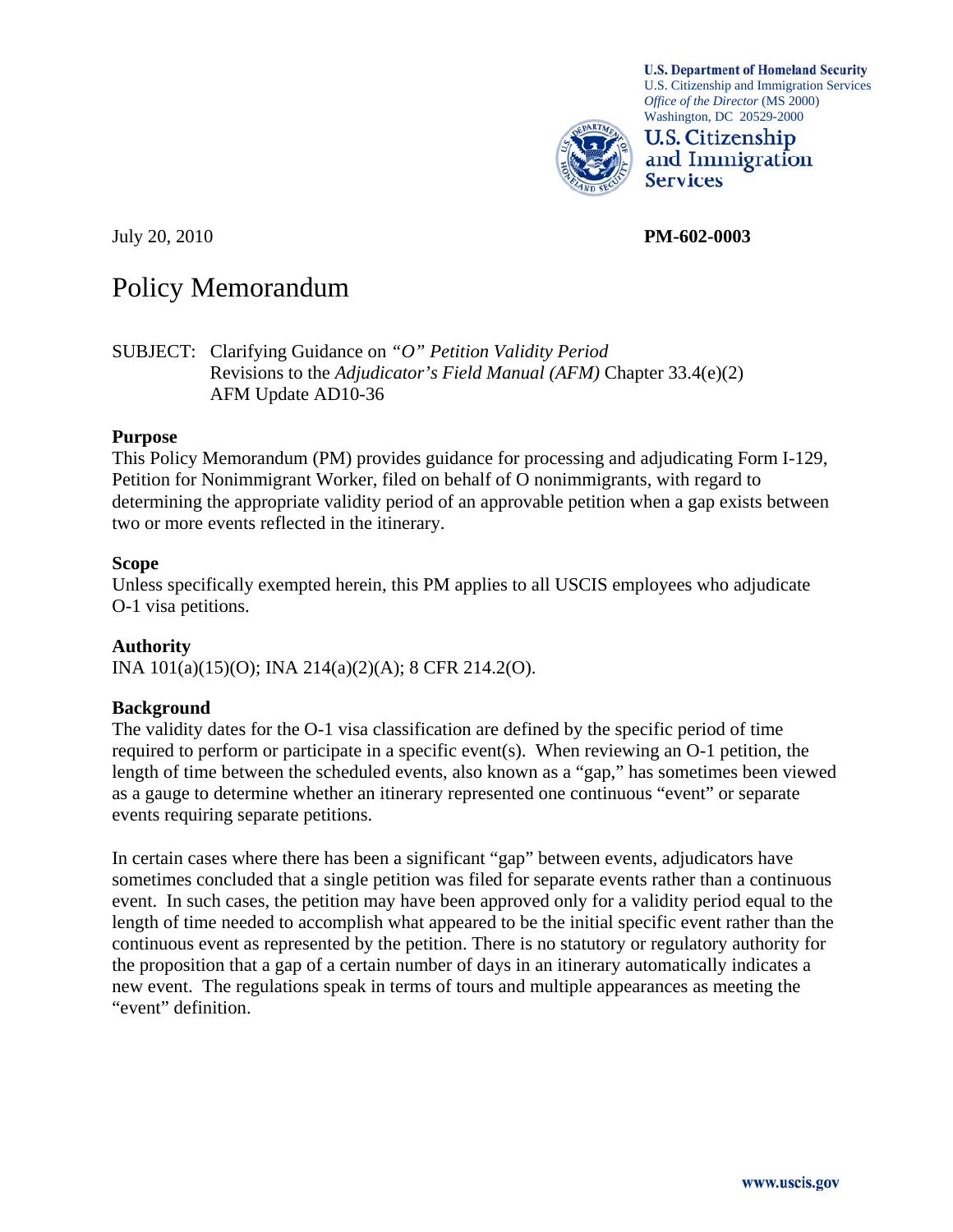## **Policy**

The statutory and regulatory background provides flexibility on the length of validity period that may be granted. The statute and regulations allow for an approval of an O-1 petition for a period necessary to accomplish the event or activity, not to exceed 3 years. Adjudicators should evaluate the totality of the evidence submitted to determine if the activities described in the itinerary are related in such a way that they would be considered an "event" for purposes of the validity period. When the validity period requested is established though the submission of appropriate evidence, Service Centers should approve a petition for the length of the validity period requested where the law and regulations permit.

The AFM is updated accordingly.

## **Implementation**

# **AFM Update, Chapter 33.4(e)**

# **Chapter 33.4(e)** is revised as follows:

(e)(1) Approval. If the petition is approvable from the evidence submitted, endorse the approval block and issue Form I-797 (through CLAIMS) showing the period of validity and the alien beneficiary's name and classification. If the petition is approved after the date the petitioner indicated services would begin, the approved petition will show a validity period commencing with the date of approval and ending with the date requested by the petitioner, not to exceed the period determined by the director to be necessary to complete the event or activity, and not to exceed 3 years.

A beneficiary may be admitted to the United States for the validity period of the petition, plus a period of up to 10 days before the validity period begins and 10 days after the validity period ends. The beneficiary may engage in employment only during the validity period of the petition. An extension of stay may be authorized in increments of up to 1 year to continue or complete the same event or activity for which he or she was admitted plus an additional 10 days to allow the beneficiary to get his or her personal affairs in order.

## **Chapter 33.4(e)(2)** is added as follows:

(e)(2) Validity Period. There is no statutory or regulatory authority for the proposition that a gap of certain of number of days in an itinerary automatically indicates a "new event."

Nonimmigrants described in the O classification are "seek[ing] to enter the United States to continue to work in the area of extraordinary ability," INA 101(a)(15)(O), and may be authorized for a period of stay necessary "to provide for the event (or events) for which the nonimmigrant is admitted," INA 214(a)(2)(A). There is no requirement for a "single" event in the statute. Rather, the focus is on whether the alien will work in the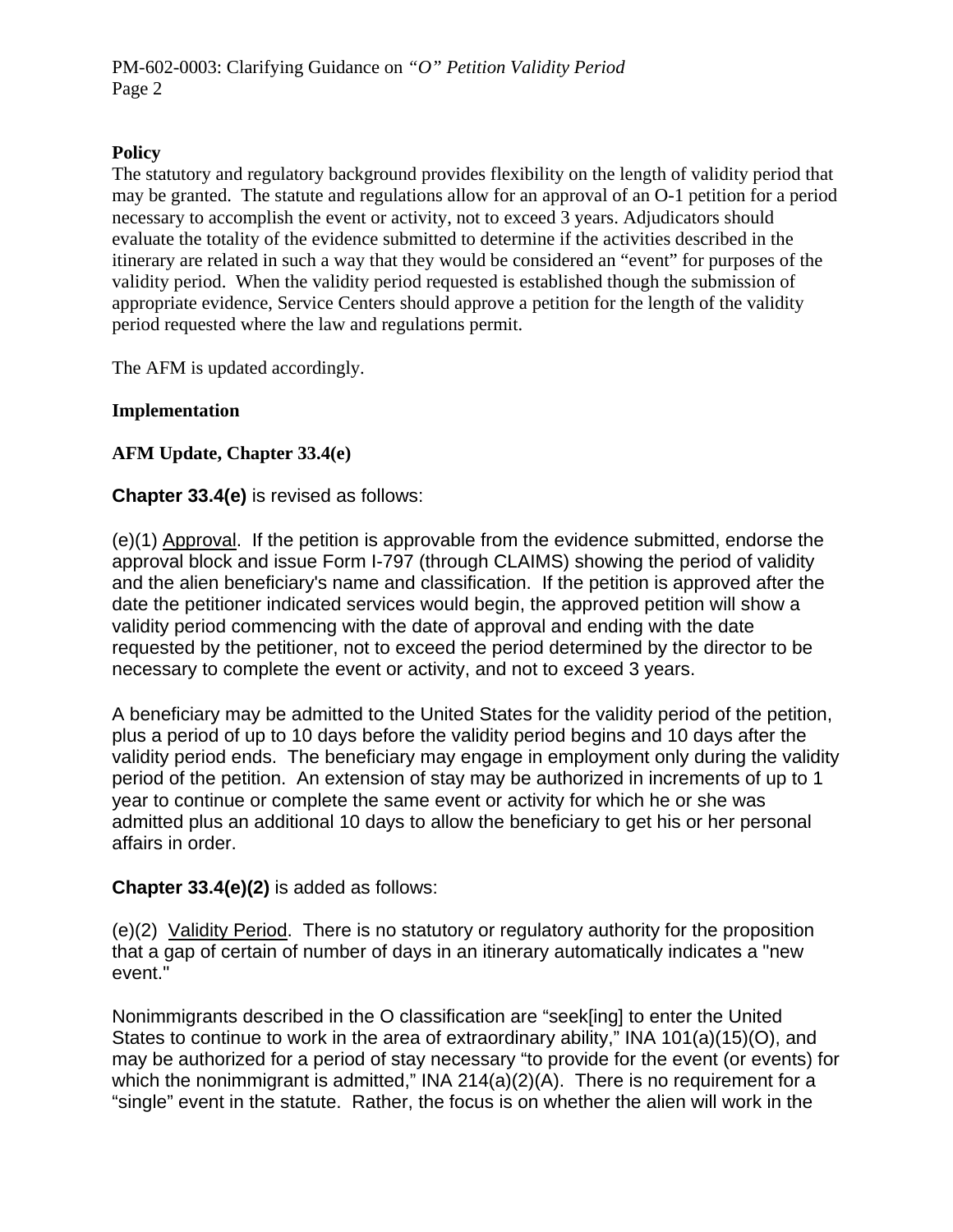area of extraordinary ability. 8 CFR 214.2(O)(1)(ii)(1) mirrors this language. Further, 8 CFR 214.2(O)(1)(i) states that the O classification is for an alien coming to the U.S. "to perform services relating to an event or events." Thus, there is a clear indication in the regulations that a petition may be approved to cover not only the actual event or events but also services and/or activities in connection with that event or events. 8 CFR 214.2(o)(2)(ii)(C) defines the evidentiary standard for identifying the event or activity relating to the events by requiring "an explanation of the nature of the events or activities, the beginning and ending dates for the events or activities and a copy of any itinerary for the events or activities." Unlike other nonimmigrant categories that have a specified time limit, a temporal period is not specified for the Os. The regulations state that the validity period shall be that which is "necessary to accomplish the event or activity, not to exceed 3 years." 8 CFR 214.2(o)(6)(iii).

Under 8 CFR 214.2(o)(3)(ii) an event is defined as an activity such as, but not limited to, a scientific project, conference, convention, lecture, series, tour, exhibit, business project, academic year, or engagement. In addition, a job which may not have a specific engagement or project may also fall under this definition if the job is the "activity" within the alien's area of extraordinary ability. Activities such as these may include short vacations, promotional appearances, and stopovers which are incidental and/or related to the event.

A group of related activities may also be considered to be an event. However, speculative employment and/or freelancing are not allowed.<sup>[1](#page-2-0)</sup> A petitioner must establish that there are events or activities in the alien's field of extraordinary ability for the validity period requested, e.g. an itinerary for a tour, contract or summary of the terms of the oral agreement under which the beneficiary will be employed, contracts between the beneficiary and employers if an agent is being utilized in order to establish the events.

If the activities on the itinerary are related in such a way that they could be considered an "event," the petition should be approved for the requested validity period. For example, a series of events that involve the same performers and the same or similar performance, such as a tour by a performing artist in venues around the United States, would constitute an "event." In another example, if there is a break in between events in the United States and the petitioner indicates the beneficiary will be returning abroad to engage in activities which are incidental and /or related to the work performed in the United States it does not necessarily interrupt the original "event." The burden is on the petitioner to demonstrate that the activities listed on the itinerary are related to the event despite gaps in which the beneficiary may travel abroad and return to the United States. Those gaps may include time in which the beneficiary attends seminars, vacations,

 $\overline{a}$ 

<span id="page-2-0"></span><sup>&</sup>lt;sup>1</sup> Pursuant to 8 CFR 214.2(o)(2)(iv)(D), in the case of a petition filed for an artist or entertainer, a petitioner may add additional performances or engagements during the validity period of the petition without filing an amended petition, provided the additional performances or engagements require an alien of O-1 caliber.